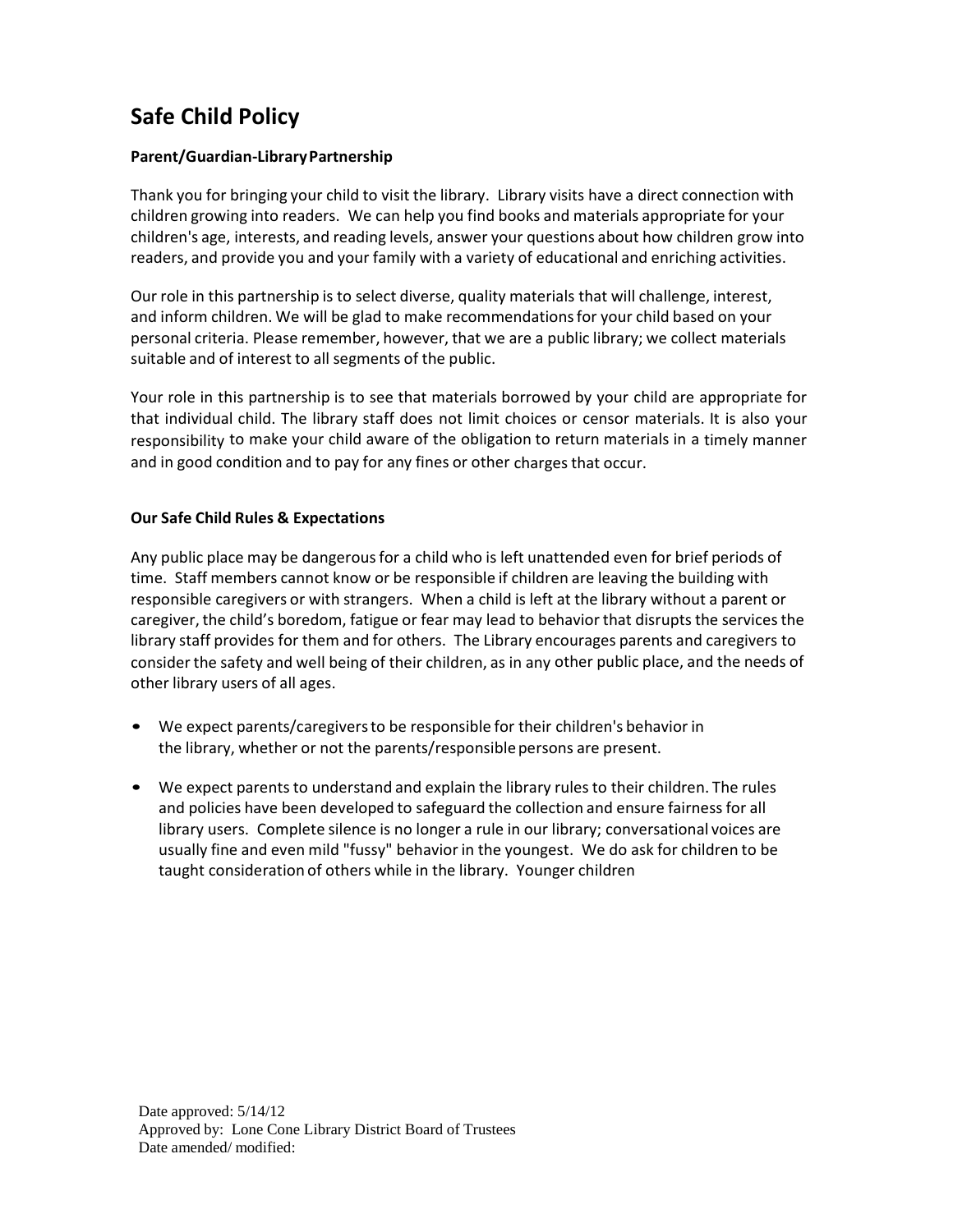who become very upset and cannot be calmed should be taken outdoors "to catch their breath." Children who are unhappy during their time in the library are more likely to grow up not liking libraries, books, or reading. The library needs to be an enjoyable place for them and for other patrons as well.

- We expect all children under the age of 8 to be accompanied by an adult at all times while visiting the library. The library in no way assumes responsibility for any child, of any age, left unattended in the building.
- We expect all children and teens, as well as adults, to use appropriate language and behavior in the library. Those who do not will be asked to leave.
- We expect parents to set reasonable time limits for their children'slibrary visits. Parents/caregivers must remain in the library during programs if their child is under 8 years of age and parents are encouraged to attend programs with their children. Children 8 and older may attend library programs without a parent, but parents must promptly pick up children upon conclusion of the program.
- We expect parents to be responsible for the types of materials checked out by their children and their selection choices. The library staff does not limit choices or censor materials.
- We expect parents to maintain control of their children while visiting the library. Please remember that the library staff's professional services do not include babysitting, disciplining, or supervising.
- We expect parents who attend children's programming with their children to set the example and demonstrate good listening habits.
- We expect parents/caregiversof children between the ages of 8 and 12 to have a responsible plan for picking up their children by closing time. Under no circumstances will a staff member drive a child home. If a child is not claimed within 15 minutes following the scheduled closing of the library, the Norwood Marshall will be notified of the situation.

## **Help Your Child Become a Lifelong Reader**

As a parent, the most important thing you can do to help your child learn to read and develop as a reader is to read aloud to them. You don't need expensive products that promise instant reading success and deliver less than perfect results. Children of all ages benefit from parents sitting down with them and reading aloud from a book, magazine, or even a comic page of the newspaper. Be a role model for your child. Children will emulate your actions more than your words. Let them see you reading for pleasure. Show them the importance of being a lifelong learner and that the library is a wonderful place to continue that learning experience. Make going to the library a regular excursion for you and your child.